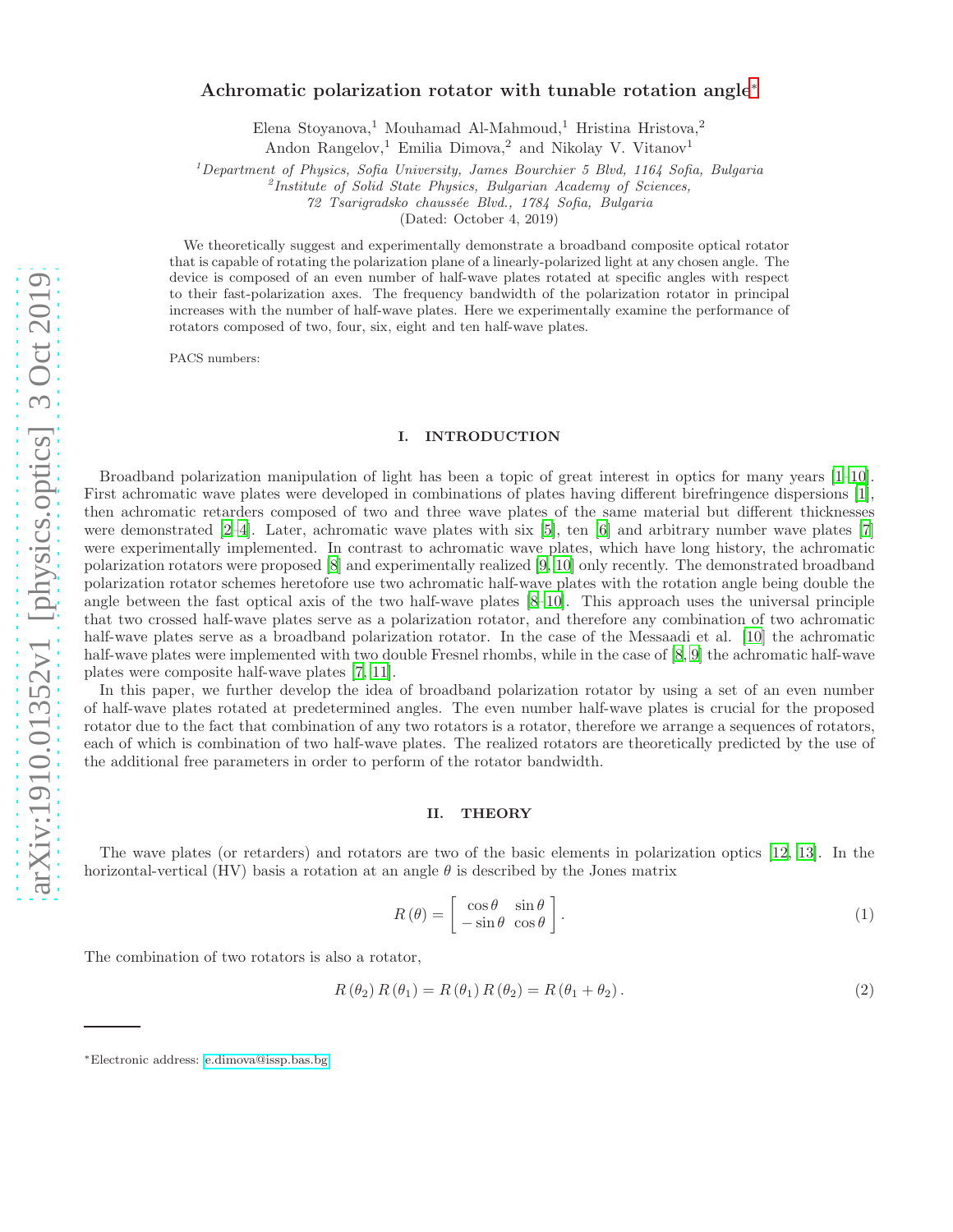

<span id="page-1-1"></span>FIG. 1: Experimental setup. A collimated beam of white light is formed by the light source S, irises  $I_1$  and  $I_2$ , and lenses  $L_1$ and  $L_2$ . After the polarizer  $P_1$  the light is linearly polarized in the vertical direction and passes through the broadband optical rotator, built by WPs. The second polariser  $P_2$  is used as an analyser. With the help of lens  $L_3$  the beam is focused onto the optical fibre entrance  $F$  which is connected to a spectrometer and a computer.

In the HV basis, the Jones matrix for a retarder when the optical axes are aligned with the horizontal and vertical directions is given by

$$
J(\varphi) = \begin{bmatrix} e^{i\varphi/2} & 0\\ 0 & e^{-i\varphi/2} \end{bmatrix},
$$
\n(3)

where  $\varphi = 2\pi L(n_f - n_s)/\lambda$  is the phase shift, with  $\lambda$  representing the vacuum wavelength,  $n_f$  and  $n_s$  the refractive indices along the fast and slow axes, respectively, and  $L$  is the thickness of the retarder plate. The most commonly used retarders are the half-wave plates ( $\varphi = \pi$ ) and the quarter-wave plates ( $\varphi = \pi/2$ ). If the fast and slow optical axes of the retarder are rotated at an angle  $\theta$  with respect to the coordinates of the HV basis then the Jones matrix  $J$  is given as

<span id="page-1-0"></span>
$$
J_{\theta}(\varphi) = R(-\theta) J(\varphi) R(\theta), \qquad (4)
$$

or explicitly

$$
J_{\theta}(\varphi)_{11} = e^{i\varphi/2} \cos^2(\theta) + e^{-i\varphi/2} \sin^2(\theta), \qquad (5a)
$$

$$
J_{\theta}(\varphi)_{12} = -i \sin(2\theta) \sin(\varphi/2), \qquad (5b)
$$

$$
J_{\theta}(\varphi)_{21} = -i\sin(2\theta)\sin(\varphi/2),\tag{5c}
$$

$$
J_{\theta}(\varphi)_{22} = e^{-i\varphi/2} \cos^{2}(\theta) + e^{i\varphi/2} \sin^{2}(\theta).
$$
\n(5d)

Now let us consider a sequence of two half-wave plates rotated at angles  $\theta_1$  and  $\theta_2$  with respect to the HV basis. We multiply the Jones matrices of the two half-wave plates ( $\varphi = \pi$ ) given in Eq. [\(4\)](#page-1-0), to obtain the total propagator

$$
J_{\theta_1}(\pi)J_{\theta_2}(\pi) = -\left[\begin{array}{cc} \cos(2(\theta_2 - \theta_1)) & \sin(2(\theta_2 - \theta_1)) \\ -\sin(2(\theta_2 - \theta_1)) & \cos(2(\theta_2 - \theta_1)) \end{array}\right],
$$
(6)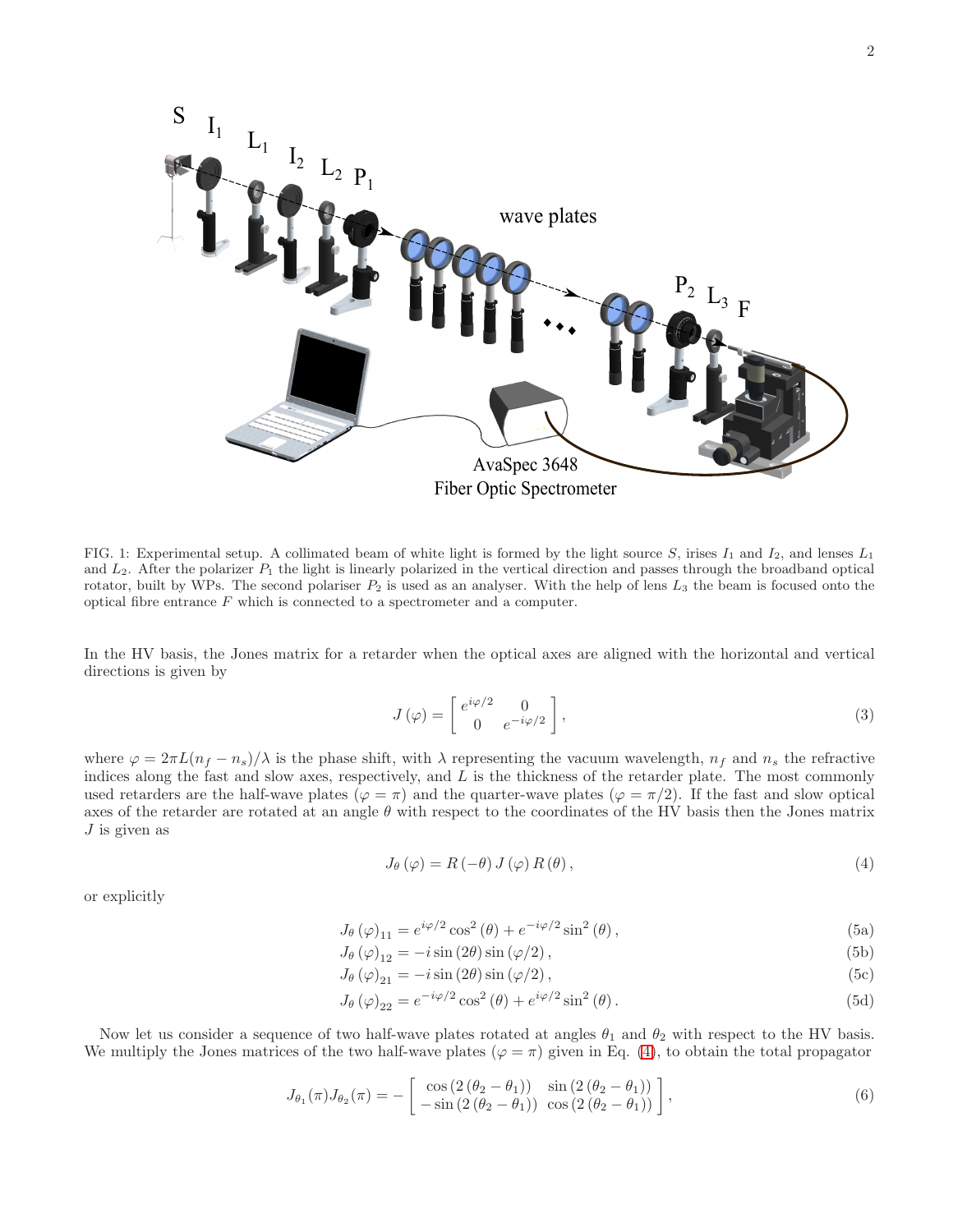which is a Jones matrix for a rotator up to an unimportant minus sign. For a sequence of  $N$  such pairs the Jones matrix is

$$
\mathbf{J}_{\alpha}(\pi) = [J_{\theta_1}(\pi)J_{\theta_2}(\pi)][J_{\theta_3}(\pi)J_{\theta_4}(\pi)]\cdots[J_{\theta_{2N-1}}(\pi)J_{\theta_{2N}}(\pi)].
$$
\n(7)

By using the property of Eq. [\(2\)](#page-0-1) we obtain

$$
\mathbf{J}_{\alpha}(\pi) = \begin{bmatrix} \cos(\alpha) & \sin(\alpha) \\ -\sin(\alpha) & \cos(\alpha) \end{bmatrix},\tag{8}
$$

which is a rotator with a rotation angle  $\alpha$  given as

$$
\alpha = 2 \sum_{k=1}^{2N} (-1)^k \theta_k.
$$
\n(9)

It is easy to see that we can have the same rotation matrix  $J_\alpha(\pi)$  if each individual rotator is rotated at an additional angle,

$$
\mathbf{J}_{\alpha}(\pi) = [J_{\theta_1 + \delta_1}(\pi)J_{\theta_2 + \delta_1}(\pi)][J_{\theta_3 + \delta_2}(\pi)J_{\theta_4 + \delta_2}(\pi)]\cdots
$$
  

$$
\cdots [J_{\theta_{2N-1} + \delta_N}(\pi)J_{\theta_{2N} + \delta_N}(\pi)].
$$
\n(10)

Therefore we can use the additional angles  $\delta_1, \delta_2, \ldots, \delta_N$  as free parameters to optimise the bandwidth performance of our rotator.

We now define the fidelity  $\mathfrak{F},$ 

$$
\mathfrak{F}\left(\varepsilon\right) = \frac{1}{2} \left| Tr\left(\mathbf{R}^{-1}(\alpha)\mathbf{J}_{\alpha}(\pi + \varepsilon)\right) \right|.
$$
\n(11)

If the two operators  $\mathbf{R}(\alpha)$  and  $\mathbf{J}_{\alpha}(\pi + \varepsilon)$  are identical then  $\mathfrak{F} = 1$ , but if the two matrices differ from one another then fidelity drops. Here  $\varepsilon$  represents the systematic deviation from the half-wave plate. Obviously, for the central wave length at which the wave plates serve as half-wave plates, we have  $\varepsilon = 0$  and  $\mathfrak{F}(0) = 1$ .

In order to find the optimized angles of rotation of each wave plate we use the Monte Carlo method and for each number of wave plates and each rotator angles and we generate  $10^4$  sets of random angles  $\theta_1, \theta_2, \ldots, \theta_{2N}$ . We pick up solutions, which in the interval of  $\varepsilon \in [-\pi, \pi]$  deliver the biggest area of the fidelity  $\mathfrak{F}(\varepsilon)$  and also ensure a flat top. The angles are presented in Tables [I](#page-3-0) and [II.](#page-4-0)

We note that by using the numerical solution of many optimized angles of rotation we managed to derive exact analytic formulas for the angles of rotation for the case of four wave plates. A broadband rotator at angle  $\alpha$  composed of four half-wave plates is given as

$$
\mathbf{J}_{\alpha}(\pi) = J_{\theta_1}(\pi) J_{\theta_2}(\pi) J_{\theta_3}(\pi) J_{\theta_4}(\pi), \qquad (12)
$$

with

$$
\theta_1 = \alpha/8,\tag{13a}
$$

$$
\theta_2 = \pi/2 - \alpha/8,\tag{13b}
$$

$$
\theta_3 = 3\pi/2 - 3\alpha/8,\tag{13c}
$$

$$
\theta_4 = \pi - 5\alpha/8. \tag{13d}
$$

Unfortunately, we could not find analytical formulas for longer sequences of wave plates, but we suspect such formula may exists for 8 and 12 wave plate series.

## III. EXPERIMENT

#### A. Experimental setup

Experimental investigation of the composite linear polarization rotator described above was performed by analysing polarization of the passed light beam. The light source was a halogen lamp TUNGSRAM powered by a 6V d.c. power supply. It covered a broad continuous spectral region from 400 nm to 1100 nm. A set of two irises and two planoconvex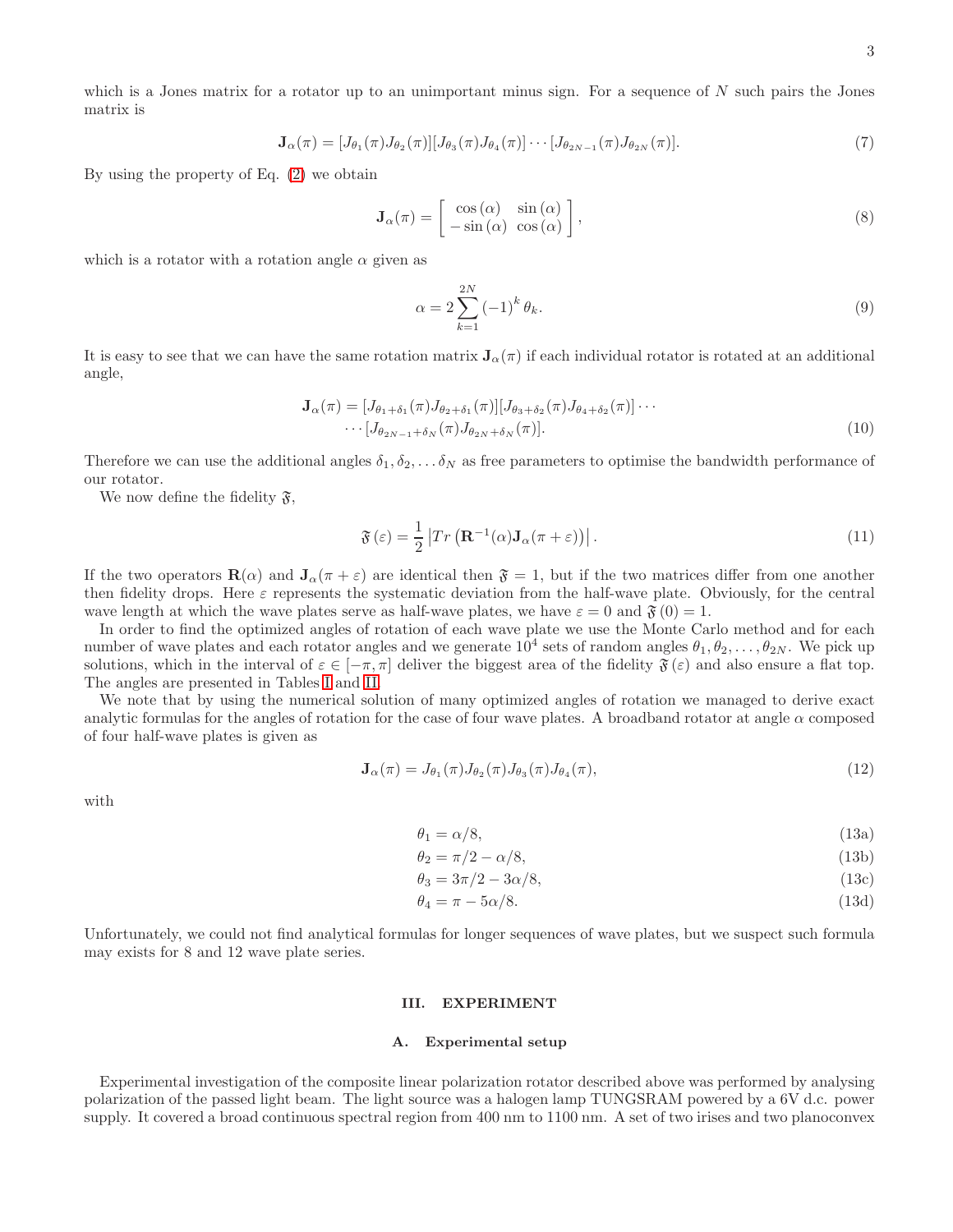<span id="page-3-0"></span>TABLE I: Calculated angles of rotation  $\theta_N$  (in degrees) for different numbers N of constituent half-wave plates and different rotator angles.

|                | 15 Degree Rotator                                                     |
|----------------|-----------------------------------------------------------------------|
|                | N<br>Rotation angles $\theta_1, \theta_2,  \theta_N$                  |
|                | $\overline{2}$<br>$(-3.75; 3.75)$                                     |
|                | (40.6; 119.3; 116.4; 22.7)<br>$\overline{4}$                          |
|                | 6<br>(64.7; 112.9; 58.6; 43.0; 99.6; 52.1)                            |
|                | $(-33.9; 165.7; 175.6; 73.5; 169.5; 89.1; 65.5; 33.5)$<br>8           |
|                | $(75.4; 4.9; 57.4; 56.9; 6.0; 124.4; 156.6; 73.1; 35.3; 56.4)$<br>10  |
|                | 30 Degree Rotator                                                     |
| N              | Rotation angles $\theta_1, \theta_2,  \theta_N$                       |
| $\overline{2}$ | $(-7.5; 7.5)$                                                         |
| 4              | (183.0; 176.4; 78.8; 70.4)                                            |
| 6              | $(119.2; 110.8; 55.4; 103; 83.14; 29.0)$                              |
| 8              | $(129.4; 166.3; 51.4; 4.7; 79.5; 128.2; 63.1; 9.2)$                   |
|                | 10 (43.4; 125.7; 114.6; 172.2; 112.2; 99.4; 156.0; 55.6; 141.3; 99.4) |
|                | 45 Degree Rotator                                                     |
| $\mathbf N$    | Rotation angles $\theta_1, \theta_2,  \theta_N$                       |
| $\overline{2}$ | $(-11.25; 11.25)$                                                     |
| $\overline{4}$ | (106.90; 92.68; 170.96; 162.68)                                       |
| 6              | $(46.9; 173.2; 47.2; 22.4; 148.8; 24.9)$                              |
| 8              | $(-117.7; 16.3; 97.2; 115.5; 173.2; 109.1; 175.4; 64.8)$              |
| 10             | $(123.4; 50.8; 80.6; 175.1; 49.6; 61.7; 172.1; 22.6; 48.7; 161.3)$    |

lenses, respectively  $L_1$ ,  $f_1 = 20$  mm and  $L_2$ ,  $f_2 = 150$  mm, were used for producing a collimated white light beam with a diameter of about 3 mm, see Fig. [1.](#page-1-1) The light was linearly polarized in the vertical plane by a polariser  $P_1$ , borrowed from a Lambda-950 spectrometer (Perkin Elmer, Glan-Tayler type, spectral range of 210-1100 nm). Thereafter it was directed through the investigated composed rotator. The polarization of the output beam was analysed by a second polariser  $P_2$ , the same type as the  $P_1$ . Subsequently, it was directed by a lens  $L_3$ ,  $f_3 = 15$  mm to the optical fibre F of the spectrometer AvaSpec - 3648 Fiber Optic Spectrometer controlled by the proprietary software AvaSoft - version 7.5.

The linear polarization rotators were built as stacks of an even number of ordinary multi-order quarter-wave plates (WPMQ10M-780, Thorlabs Inc.), the fast axes of which were rotated at the respective theoretically calculated angles given in Tables [I](#page-3-0) and [II.](#page-4-0) Each wave plate was 1" and was assembled onto a RSP1 (Thorlabs Inc.) rotation mount. This mounting allows rotation at 360◦ and accuracy of the rotation angle 1◦ . The multi-order wave plates are designed to be 11.25 waves and serve as a quarter wave plates at 780 nm, while at 763 nm they perform like half-wave plates. Here we focus at the region where the wave plates act as half-wave plates.

### B. Measurement procedure

The measurement started with taking the reference signal before applying the rotation procedure. The measurement's series of steps were similar to those taken in Ref. [\[14](#page-6-6)]. We saved the dark and reference spectra. The dark spectrum was taken with the light suspended and was further used to automatically correct for hardware offsets. The reference spectrum was taken with the light source on and using a blank specimen instead the specimen under test. For this purpose the fast axes of the wave plates were aligned with the axes of the polarisers  $P_1$  and  $P_2$ . The integration time of 15 ms and the 1000 data averaging were kept the same during all following measurements. We looked at the transmittance mode of the spectrometer which for the reference signal is 100%. For each investigated set of N wave plates (WPs), where N is  $2, 4, 6, 8, 10$  WPs, we took the respective reference signal.

The reference signal presents zero rotation of the linearly polarized light. The next step was to realize the linear polarization rotator by rotating the fast axis of each WP at the respective angle  $\theta_n$ . The measurements were accomplished at 6 rotation angles of the polarization  $\alpha \in \{15^0, 30^0, 45^0, 60^0, 75^0, 90^0\}$  for each set. The analysis was done by rotating the polariser  $P_2$  at the target angle  $\alpha$ .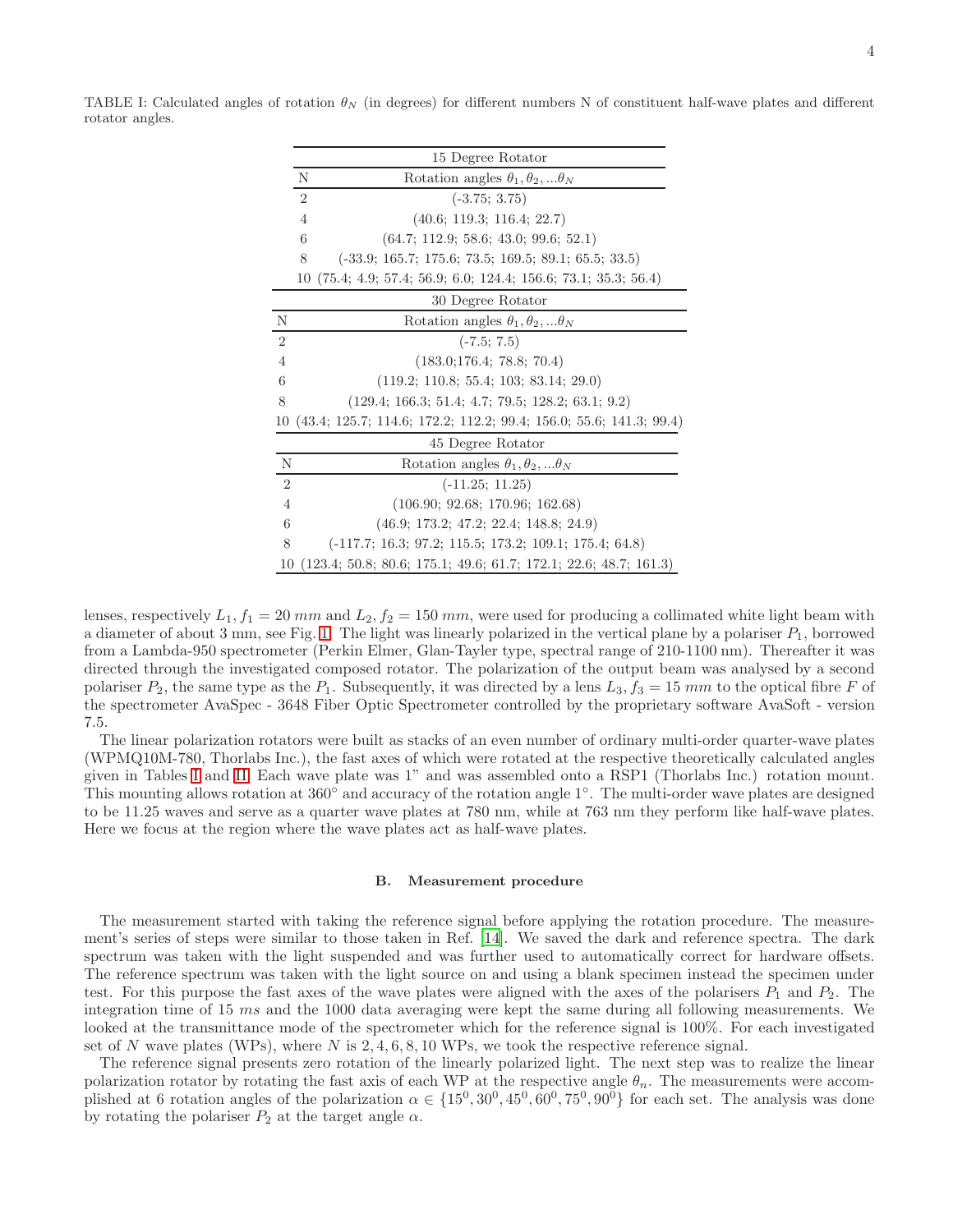<span id="page-4-0"></span>TABLE II: Calculated angles of rotation  $\theta_N$  (in degrees) for different numbers N of constituent half-wave plates and different rotator angles.

|                | 60 Degree Rotator                                                     |
|----------------|-----------------------------------------------------------------------|
| N              | Rotation angles $\theta_1, \theta_2,  \theta_N$                       |
| $\overline{2}$ | $(-15; 15)$                                                           |
| $\overline{4}$ | (138.2; 29.3; 9.9; 88.9)                                              |
| 6              | $(14.5; 138.2; 14.3; 172.2; 113.9; 162.3)$                            |
| 8              | $(-43.4; 23.5; 121.0 179.7; 122; 12.6; 56.6 10.4)$                    |
|                | 10 (129.0; 88.2; 154.4; 24.9; 105.9; 131.6; 63.0; 110.5; 54.6; 121.7) |
|                | 75 Degree Rotator                                                     |
|                | N<br>Rotation angles $\theta_1, \theta_2,  \theta_N$                  |
|                | $\overline{2}$<br>$(-18.75; 18.75)$                                   |
|                | (61.9; 133.8; 117.4; 8.1)<br>$\overline{4}$                           |
|                | 6<br>$(164.0; 119.1; 179.8; 132.0; 75.5; 130.7)$                      |
|                | 8<br>$(111.4; 60.0; 56.1; 133.2; 128.3; 51.7; 126.9; 140.2)$          |
|                | $(255.8; 170.3; 54.3; 67.3; 64.3; 98.6; 17.3; 3.9; 37.9; 51.9)$<br>10 |
|                | 90 Degree Rotator                                                     |
| N              | Rotation angles $\theta_1, \theta_2,  \theta_N$                       |
| $\overline{2}$ | $(-22.5; 22.5)$                                                       |
| $\overline{4}$ | (188.7; 77.5; 57.9; 124.2)                                            |
| 6              | $(126.3; 116.0; 164.8; 90.1; 63.1; 103.0)$                            |
| 8              | $(264.9; 84.7; 22.3; 87.5; 125.8; 131.3; 65.4; 129.9)$                |
| 10             | $(31.1; 38.9; 142.9; 3.4; 72.0; 2.7; 6.9; 116.2; 146.4; 193.2; 31.1)$ |

### C. Experimental results

Angle tunable broadband polarization rotators comprising 2, 4, 6, 8, and 10 wave plates were experimentally demonstrated and the results correspond very accurately to the predicted theoretically ones. In Fig. [2](#page-5-6) we present the experimentally measured spectra and each group of curves demonstrates the rotation effect of the chosen sets of wave plates at each angle  $\alpha$ ,  $\alpha \in \{15^0, 30^0, 45^0, 60^0, 75^0, 90^0\}$ . The broadening effect is proved by comparison with the set of two WPs. The experimental results show flat maxima in large spectral interval that are maintained for the different rotator angles. One can see that in principal the broadening of the bandwidth increases with the number on half-wave plates in the set. However the best implementation of the rotator happen when polarization rotators comprise of 4 and 8 wave plates, therefore we have the reason to believe that combination of multiple of 4 wave plates give optimal performance. It is also evident from Fig. [2](#page-5-6) that the rotator is more robust against variations in the wavelength in the case of small rotation angles compared to large rotation angles. This is a novel feature of this composite rotator in contrast to previous composite rotators [\[8](#page-6-1), [9\]](#page-6-2), where almost the same spectral shape was observed. In this sense our composite rotator with four half-wave plates outperforms the previous rotator [\[8](#page-6-1), [9](#page-6-2)] with six half-wave plates up to rotation angles  $\pi/4$ .

## IV. CONCLUSION

In this paper, we introduced and experimentally demonstrated a novel type of broadband composite polarization rotator that can rotate the polarization plane of a linearly-polarized light at any chosen angle. The experimental results show strong broadening of the bandwidth of the polarization rotator in case of 4 and 8 half-wave plates and moderate broadband increase in other cases as the number of half-wave plates grow.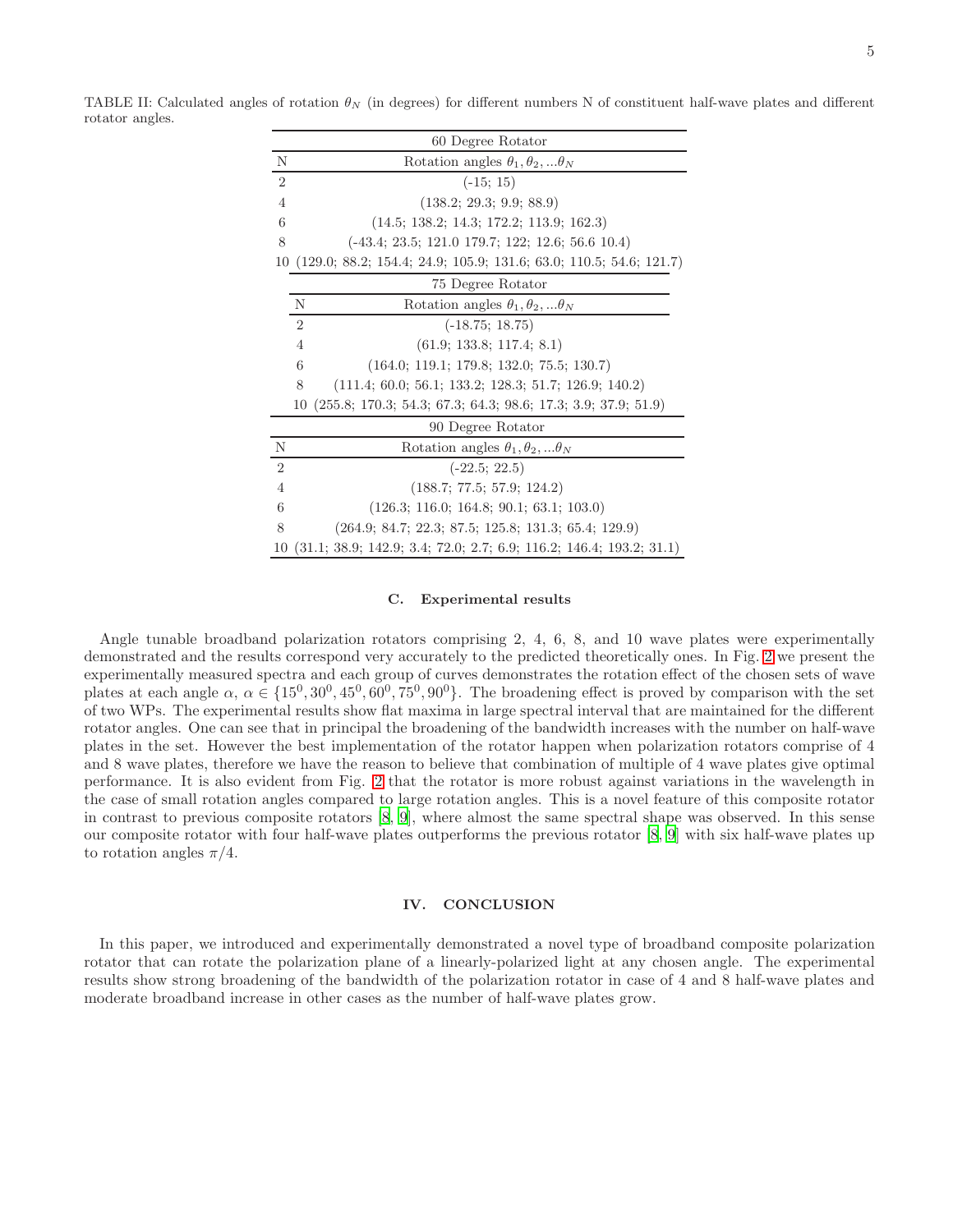

<span id="page-5-6"></span>FIG. 2: Measured transmittance vs wavelength for broadband polarization rotator, consisting of different number of half-wave plates  $N$  (2, 4, 6, 8 and 10). The rotation angle  $\alpha$  is denoted in each frame.

## Acknowledgment

This work was supported by the Bulgarian Science Fund Grant No. DN 18/14 and EU Horizon-2020 ITN project LIMQUET (contract number 765075).

- <span id="page-5-0"></span>[1] C. D. West and A. S. Makas, "The Spectral Dispersion of Birefringence, Especially of Birefringent Plastic Sheets", J. Opt. Soc. Am. 39, 791–794 (1949).
- <span id="page-5-1"></span>[2] M. G. Destriau and J. Prouteau, "R´ealisation d'un quart d'onde quasi achromatique par juxtaposition de deux lames cristallines de même nature", J. Phys. Radium  $10$ , 53–55 (1949).
- [3] S. Pancharatnam, "Achromatic combinations of birefringent plates. Part I. An achromatic circular polarizer", Proc. Indian Acad. Sci. 41, 130–136 (1955).
- <span id="page-5-2"></span>[4] S. Pancharatnam, "Achromatic combinations of birefringent plates. Part II. An achromatic quarter-wave plate", Proc. Indian Acad. Sci. 41, 137–144 (1955).
- <span id="page-5-3"></span>[5] S. E. Harris, E. O. Ammann, and A. C. Chang, "Optical Network Synthesis Using Birefringent Crystals. I. Synthesis of Lossless Networks of Equal-Length Crystals", J. Opt. Soc. Am. 54, 1267–1279 (1964).
- <span id="page-5-4"></span>[6] C. M. McIntyre and S. E. Harris, "Achromatic Wave Plates for the Visible Spectrum", J. Opt. Soc. Am. 58, 1575–1580 (1968).
- <span id="page-5-5"></span>[7] T. Peters, S. S. Ivanov, D. Englisch, A. A. Rangelov, N. V. Vitanov, and T. Halfmann, "Variable ultrabroadband and narrowband composite polarization retarders", Appl. Opt. 51, 7466–7474 (2012).